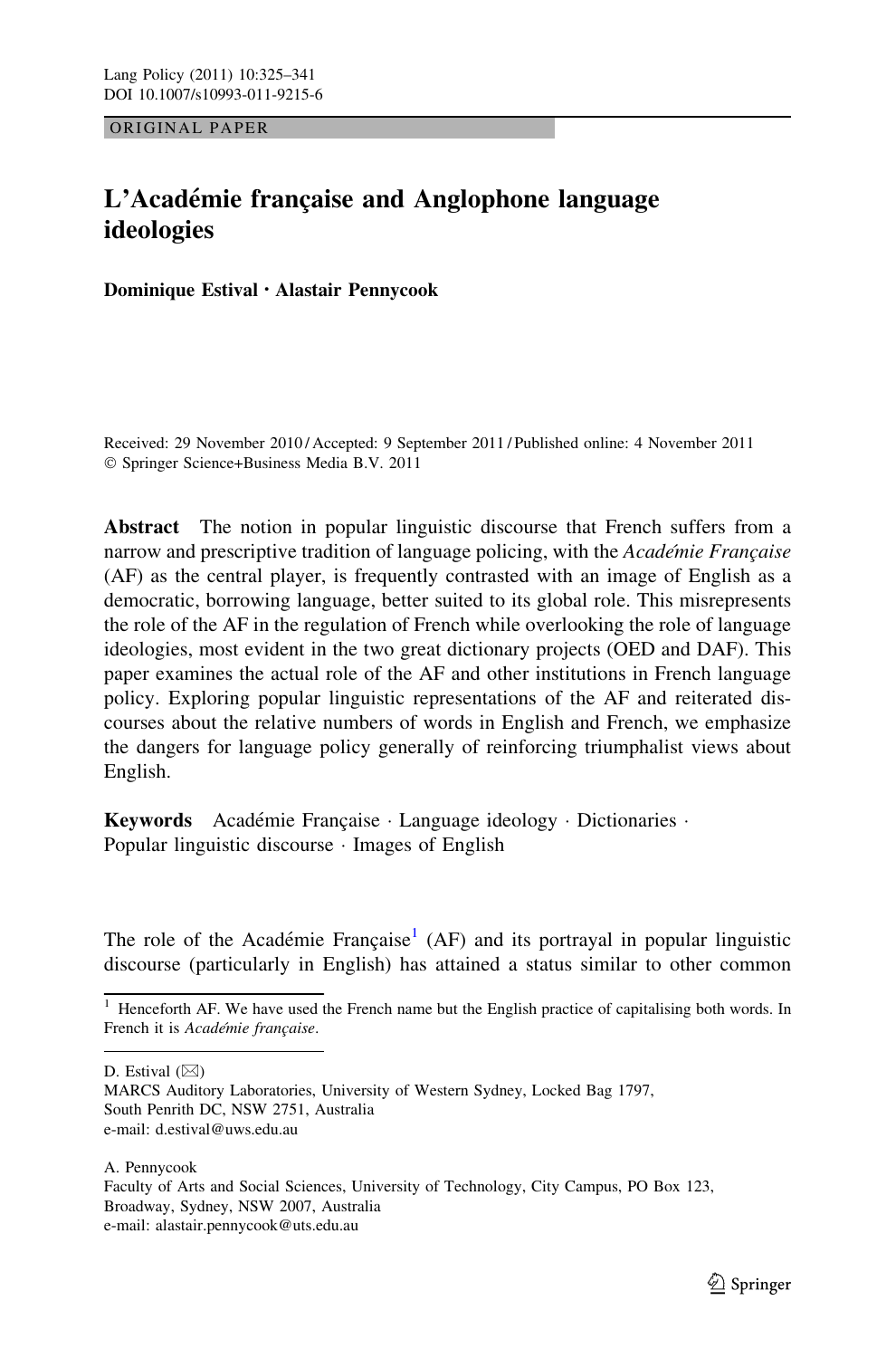language myths (Bauer and Trudgill [1998](#page-14-0)), such as the number of words for *snow* in the 'Eskimo language' (Pullum [1991\)](#page-15-0). These views are repeated, sometimes tonguein-cheek, sometimes more seriously, in both popular discourse and informal asides during talks or seminars. As language commentators poked fun at the AF and the supposed French attitude to language, we wondered about the reasons for and implications of this perpetuation of clichés. Such jokes and comments would not be acceptable if they were aimed at other language communities. While they may be understandable in introductory courses in linguistics or language pieces for the popular media, since they draw on popular language ideologies, such representations can have profound consequences when they make their way into the public arena and are taken seriously by policy-makers.

By popular linguistic discourse we refer to discussions in public media (newspapers, magazines, websites etc.) about language, as well as popularizing texts by linguists themselves. That popular views about language—akin to what Niedzielski and Preston ([2000\)](#page-15-0) refer to as 'folk linguistics'—should be taken seriously in relation to academic discourse is a point that should not need reiteration. Our interest here is in the interface between popular linguistic discourse and popularizing linguistics. While it is doubtless the case that discourses about English and the AF circulate independently of the work of linguists, linguists who take up the commendable challenge of making discussions of language available to a wider audience also contribute to these discourses. Their texts are influential precisely because they are widely read and influence public opinion and policy-makers. The ''popular linguistics of gender'' for example, with its focus on language and gender in terms of 'difference', has, as Cameron [\(1995](#page-14-0), p. 193) shows, ''become influential in academic linguistics'' superseding earlier work that focused more clearly on questions of power. Popular linguistic discourses, especially those reproduced in popularizing texts by academics, can have a major effect on policy and practice through the need to accommodate popular views in a democratic polity. In particular, discourses emphasizing the liberal nature of English can be tied to the view that specific forms of liberal democracy are good for the world. Likewise, emphasizing the plasticity of English as a borrowing language can be tied to negative views of other languages as less suitable for modern life.

In popular writing about the English language, the AF is constantly invoked as an institution that controls, legislates and dictates on matters to do with French. ''In the English-speaking world," Lichfield [\(2002](#page-15-0)) points out, "the Académie is often mocked as a Canute-like body, trying officiously and pointlessly to hold back the inescapable evolution of the French language.'' This popular image of the AF, he explains, is far from the truth, admitting that he too had ''wrongly believed that the academy energetically manned the front-line trenches against the invasion of French by Anglicisms and neologisms, and had invented such words as 'logiciel' for software, or 'ordinateur' for computer.'' Our objective here is to obtain a better understanding of the role of the AF in French language policy in contrast to its inordinately significant status for the Anglophone world. The AF plays an indexical role in Anglophone discourses about languages, constructing the institution as a guardian holding French back while English is allowed to prosper unfettered. Our examination of the Anglophone discursive production of the AF suggests that its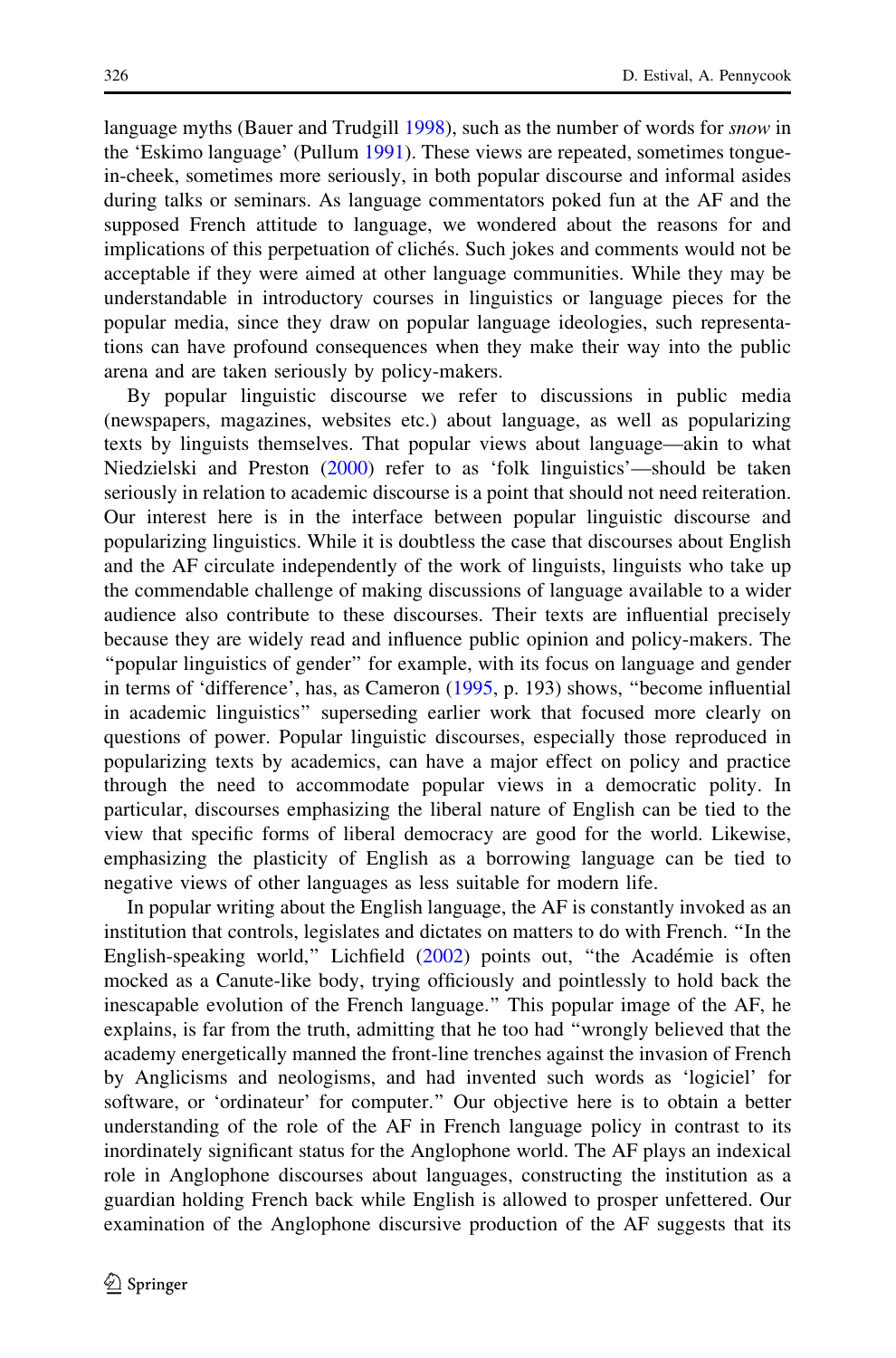significance may be far greater as an Anglophone discursive product than as a Francophone language institution.

Informed writers on language academies generally, or the AF more particularly (Ager [1999](#page-14-0); Adamson [2007;](#page-14-0) Spolsky [2004](#page-15-0)), clearly show the roles and limitations of these institutions, and the relationship between these academies—largely language planning institutions—and national language policies. Since a central concern of this paper is to show how the AF is constructed in popular linguistic discourse, where it stands for all that is wrong with attempts to control and police a language and all that is right about the supposedly liberal attitudes of Anglophone nations, this is not intended to be a comprehensive history or overview of the AF nor of the other institutions charged with the defence of French. We will, however, discuss in some detail the workings of the AF and related institutions in order to show how it operates as an advisory rather than a legislatory body, how it is involved in a corpus planning project to develop, rather then conserve, French, and how the AF is more a product than a producer of language ideologies.

#### The Académie Francaise and ideologies of English

While the AF as an institution "ne ressemble à rien d'autre" (is unlike any other) (Robitaille  $2002$ , p. 15), it is also an institution whose "irréprochable inutilité" (irreproachable uselessness) (p. 20) is little understood. For many Anglophone writers, however, the AF is seen as an institution of great power and influence as well as one to be ridiculed for its antiquated customs and reactionary views on language. As Power  $(2007, p. 2)$  $(2007, p. 2)$  $(2007, p. 2)$  puts it, the members of the AF "are given swords" and charged with defending the sanctity of the French language.'' Or, as recent discussion of the Queen's English Society warns, there are suggestions of "emulating those stuffed-chemise defenders of the French language, the Académie Française, and establishing an Academy of English" (Renzetti [2010](#page-15-0)). Participating in this popular linguistic discourse, linguists can reinforce such views. In one of her essays for her witty and informative newspaper column Words, for example, Ruth Wajnryb ([2007\)](#page-15-0) contrasts ''the adaptability of English'' with French, recommending that ''French might develop a less fearful attitude to borrowing. Perhaps, it all goes back to Waterloo.'' Likewise, Burns [\(2003](#page-14-0) p. 22) speaks of the ''attempt in the past of the Académie Française to legislate against the encroachment of English into French". Reksulak et al. [\(2004](#page-15-0)) suggest that "English dictionary writers have never been subject to the stultifying regulation of a language purifier like the Académie Française" (p. 234). This view of the AF is then employed to contrast disciplined French with democratic English. Renzetti [\(2010](#page-15-0)), for example, asks of English ''Isn't it the Ellis Island of languages, absorbing new arrivals without fear or favour?''

As the author of yet another new book (McCrum [2010a\)](#page-15-0) on the global spread of English put it in an interview, English is a 'bottom up' language: ''The French have always been linguistic, it's always been top down, it's always come from on high, from the government, from the Grandes Ecoles, from the Academy. And English… has always been from the bottom up, it's always been from the ordinary people. It's been the language of everyman I think.'' McCrum ([2010b\)](#page-15-0). The AF, from this point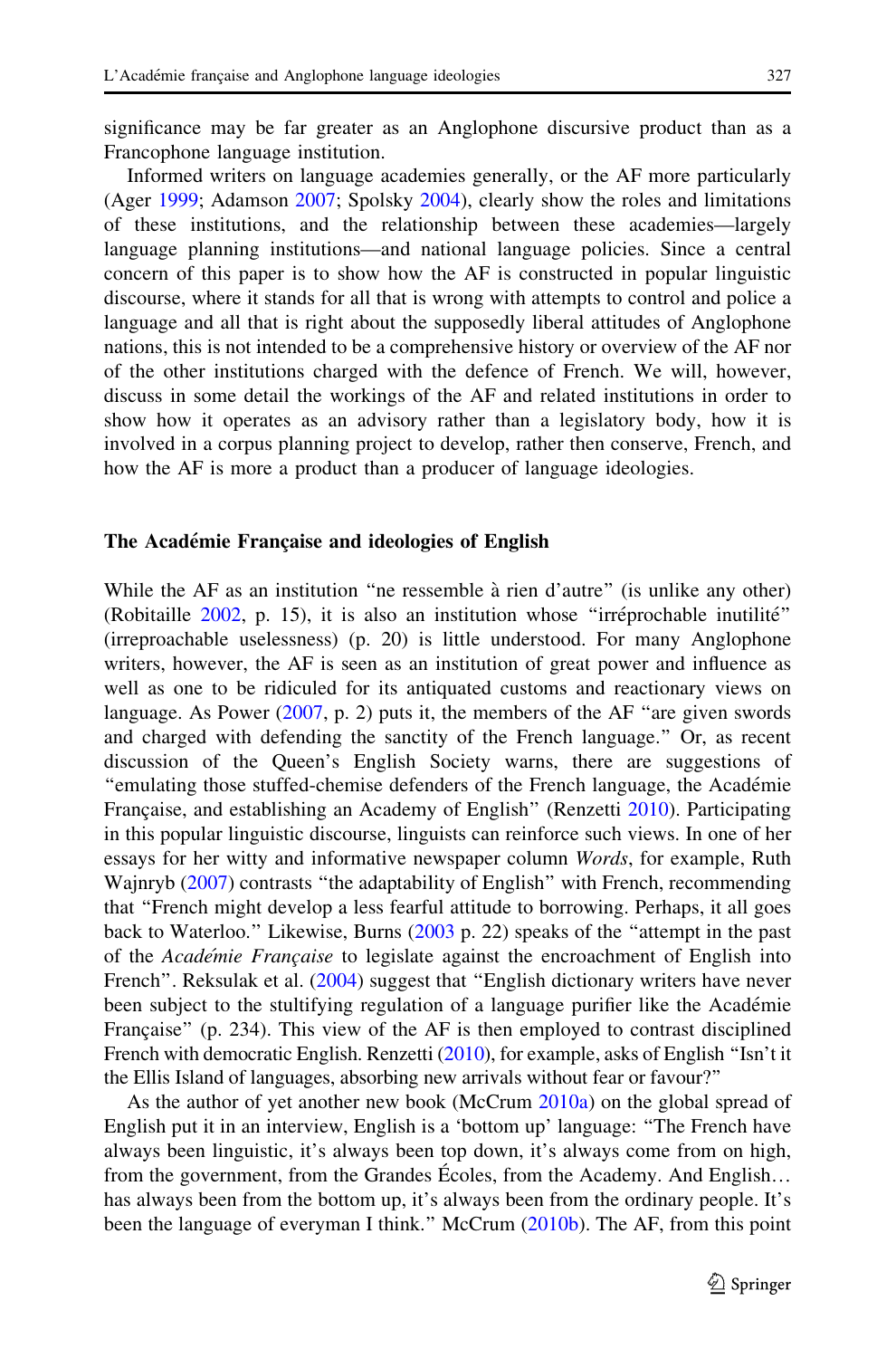of view, is an institution that has aimed to prevent the democratic use of language and particularly the democratic incorporation of English terminology. More recently in the Sunday Times, ''No country is more sensitive than France about language and its protection has always been imperative for politicians. English borrows liberally from French but the French are less laissez faire: a hallowed academy of elders known as the ''immortals'' zealously polices the official lexicon against English intruders and ''globish'''' (Campbell [2011\)](#page-14-0).

English is thus constructed as a language that borrows democratically, its diverse vocabulary a reflection of the democratic and open nature of British or American people. Supposed reactions against English are taken as evidence of a less democratic spirit. ''The world must just take a deep breath and admit that it has a universal language at last,'' Jenkins [\(1995](#page-15-0)) tells us. ''English need not be protected by French Academies, Canadian constitutions or Flemish language rioters,'' an idea with a long history in both popular discourse and linguistic texts. As the great linguist Otto Jespersen suggested: ''The English language would not have been what it is if the English had not been for centuries great respecters of the liberties of each individual and if everybody had not been free to strike out new paths for himself.'' (Jespersen [1982/](#page-15-0)1938, p. 14). Such linguistic and political democracy is contrasted with French: "the English have never suffered an Academy to be instituted among them like the French or Italian Academies… In England every writer is, and has always been, free to take his words where he chooses, whether from the ordinary stock of everyday words, from native dialects, from old authors, or from other languages, dead or living'' (Jespersen [1982/](#page-15-0)1938, p. 15).

That English has more words than other languages, particularly French, has been restated with unrelenting regularity in popular linguistic discourse. From Claiborne [\(1983](#page-14-0)) to Bryson [\(1990](#page-14-0)), and sources too numerous to list here, this idea has been reiterated to make the point that ''English speakers can often draw shades of distinction unavailable to non-English speakers. The French, for example, cannot distinguish between house and home, between mind and brain, between man and gentleman, between 'I wrote' and 'I have written''' (Bryson [1990](#page-14-0), p. 3). Similarly Steven Pinker makes the claim that ''the breathtaking half-a-million-word vocabulary of English is built from the grass-roots contributions of countless slang slingers and jargon mongers…English has been estimated to contain three to six times as many words as French. Some might say centuries guarding the purity of the French language have left it with verbose expressions and a puny vocabulary'' (Pinker [1995,](#page-15-0) p. 29).

Reviewing two dictionaries of Australian English, Hajek [\(1998,](#page-15-0) p. 12), contends that ''English is incredibly productive, flexible and absorbent. While French authorities spend millions of francs trying to extirpate the use of English 'walkman' (made up by the Japanese by the way) and insist on 'balladeur' (oh yeah!) without success, we have already moved onto 'discman' (again with the help of the Japanese)''. Announcing that English was about to achieve its one millionth word—while French, which ''was the language of diplomacy in the 19th century but went into decline in the 20th, is said to contain just 100,000 words"—Paul Payack of Global Language Monitor (English to get one in a million [2006,](#page-15-0) p. 3) states that English ''has triumphed because it is open to change... French is less so: its purity is guarded by the Académie Française". The one millionth word announcement prompted further editorial comment: ''This capacity for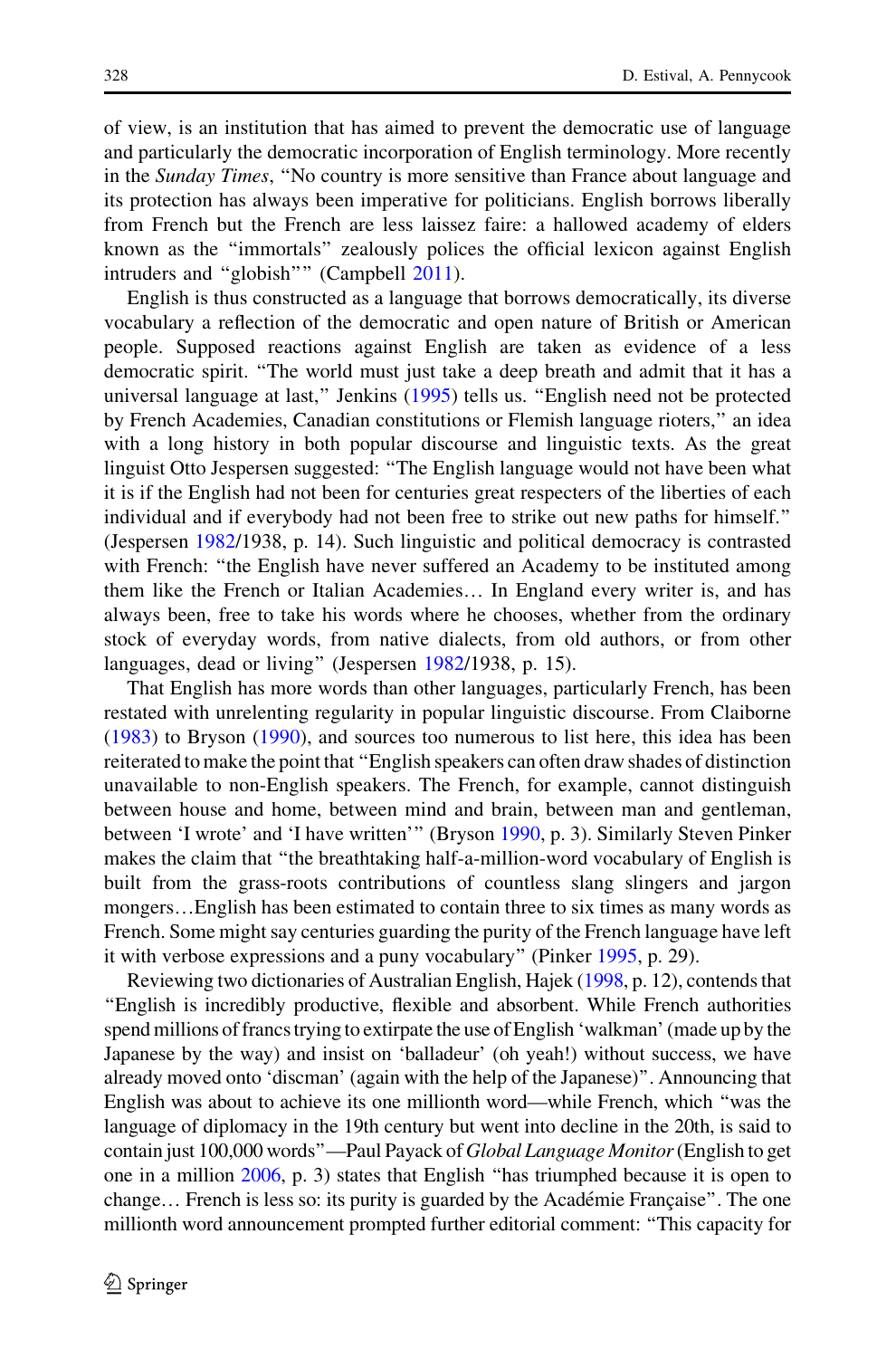change is the reason why English has become a genuinely global language…The contrast with France is stark. There new words need official permission to become French. So, like any economy where bureaucrats rule by regulation, the French language is static—pure but static—with a bare 100,000 words'' (Everybody's English [2006](#page-15-0)).

Reksulak et al. ([2004,](#page-15-0) p. 253) claim that the AF, established ''primarily to 'purify' French'', has ''by preventing its contamination by foreign words, arguably stifled its development. One would therefore not expect the (official) French language to have grown as quickly over time as English or to have been as adaptable to new circumstances of time and place''. For others, such as David Crystal ([2005\)](#page-14-0), p. 4, such supposed regulation of French has always been a hopeless task: language cannot be controlled in this way. Acknowledging that English has its purists in a way not dissimilar to French, Crystal argues that the role of such bodies in "protecting a language from change" is quite impossible, since "French now is hugely different from the language as was spoken when the Academy was established in 1635''. Crystal, like many linguists, objects to the idea that language can be stopped from changing. He uses the AF to make his argument, by claiming that its supposed role in preventing ('forbidding') loan words, especially from English, has produced a language constrained in ways that English is not: ''What would have happened to the English language if it had forbidden the arrival of loanwords? It would be a language a tenth of the size that it is today, and it would never have become the language of science. English has, like a vacuum-cleaner, sucked in words from over 350 other languages during the past 1,000 years—near 10,000 words from French in the early Middle Ages, for example, and all the words from Old Norse at that time. Of the million or so words in English today 80% are not Anglo-Saxon in origin'' (p. 5).

The remarkable reiteration of these themes in both popular and linguistic discourse about English (with French as the foe to be mocked) reappears in these interrelated discourses in which the AF is an institution that limits borrowing and attempts the impossible task of preventing change, while English is a 'vacuum cleaner' with Aryan origins, a language with many more words than any other. Crystal ([2005,](#page-14-0) p. 5) points to the ''irony when we encounter French objections to the supposed Anglo-Saxon mentality expressed by such loans as *le computer*, forgetting that computer was originally a loan into English from the parent language of French". "Loanwords," he continues, "even on this massive scale, have not harmed English", the argument being that French *should* accept such words, and that to do so would strengthen it. Not only is Crystal's example erroneous—the word ubiquitously used in French is *ordinateur* (a word created in 1955 at IBM's request)—but the argument that the word *computer* is originally French and its exclusion therefore ironic, misses the point that the work of the AF is not to exclude English words but first and foremost to help define what constitutes French.

### Dictionaries and language ideologies

Within France, while the AF is well known, people are far less certain what it does. It is, to be sure, a largely conservative institution, and one that is widely revered, but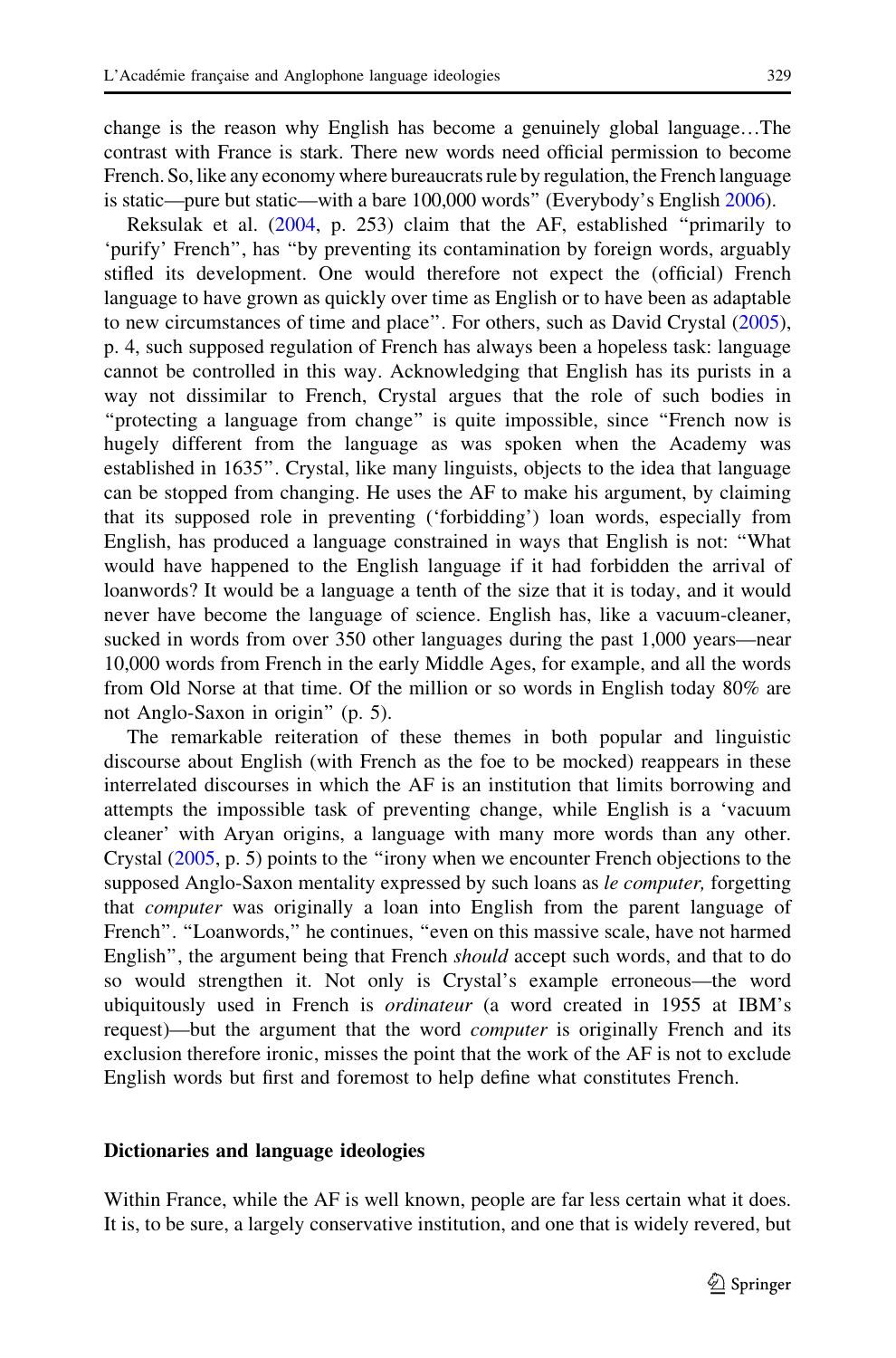its role in language policy in France is not as clear as it seems to be to the English-speaking public. As Robitaille [\(2002](#page-15-0), p. 51) notes, "Dans le public, il est évident que pratiquement personne ne sait ce qu'est précisément l'Académie, ni ce qu'elle fait, ni à quoi elle sert" (For the public it is clear that practically no one knows exactly what the Academy is, nor what it does, or what its purpose is.).<sup>2</sup> Although the emblematic dome is actually that of the *Institut de France* and the 'large majestic' building on the Seine houses the five académies—Sciences, Inscriptions et Belles Lettres, Beaux Arts, and Sciences Morales et Politiques, in addition to the Académie française, people think of the dome as the AF itself. As Robitaille ([2002\)](#page-15-0), p. 22 notes, "Presque tous les Parisiens savent... où se trouve l'Académie, et presque tous ignorent que cette adresse n'est pas celle de l' Acade´mie, mais de l'Institut de France.'' (Almost all Parisians know where the Academy is, and almost none know that this address is not the Academy but the French Institute.)

In this research into the contrasts between the representations of the AF and its workings, two visits shed more light on what actually goes on in its quiet corridors.<sup>3</sup> As explained by Jean-Mathieu Pasqualini, the Directeur de Cabinet du Secrétaire perpetuel de l'Académie française, the AF is in fact the "poorer of all the académies" and is only granted a few offices at the end of one of the wings, always on a temporary basis. Its budget is quite small, with only 4% coming from the Government and the rest from endowments. Financially, as well as from a legal perspective (see Section [3](#page-7-0)), its impact on French language policy is quite limited. As J-M Pasqualini explained: ''Nous n'avons pas les moyens de mener une politique linguistique.'' (We do not have the means to engage in language policy.)

To understand the role of the AF, we need to explore its role in relation to other institutions and to French language ideologies. It does not play the central role in dictating how people should think and behave in relation to French as suggested by popular Anglophone discourse, but rather is a product of French discourses on French: The AF is more a product than a producer of French language ideologies. In talking of language ideologies, we are drawing on the work of Kroskrity ([2000\)](#page-15-0) and others, who have pointed to the significance of understanding the ''structured and consequential ways in which we think about language'' (Seargeant [2009](#page-15-0), p. 26). Language ideologies emerge over long periods of time, through processes of state formation and education. In France, arguably starting with the Serment de Strasbourg in 842, certainly gaining strength with the post-revolutionary insistence on primary education in French, language policy has been unremittingly centrist and monolingual. The notion of mother tongue, equated with nation in what has always been a diverse and multilingual society, was crucial to the formation of the French state, resulting in a set of ideologies about French, what it is and what it is not, which are integral to any discussion of the language. For the Revolution, the idea of unity through one language was taken as a central element of democracy, since

 $2$  All translations from the French are by the authors.

<sup>&</sup>lt;sup>3</sup> Thanks to Jean-Mathieu Pasqualini for his time and for his courtesy in answering the questions we had prepared for him. Our two visits to the AF (July 2010 and 2011) were invaluable opportunities to appreciate the conditions under which the AF actually works. Thanks also to Alain Laugier, President of the Commission de Terminologie et Néologie de la Santé et des Affaires Sociales, for providing us with the introduction which made those visits possible.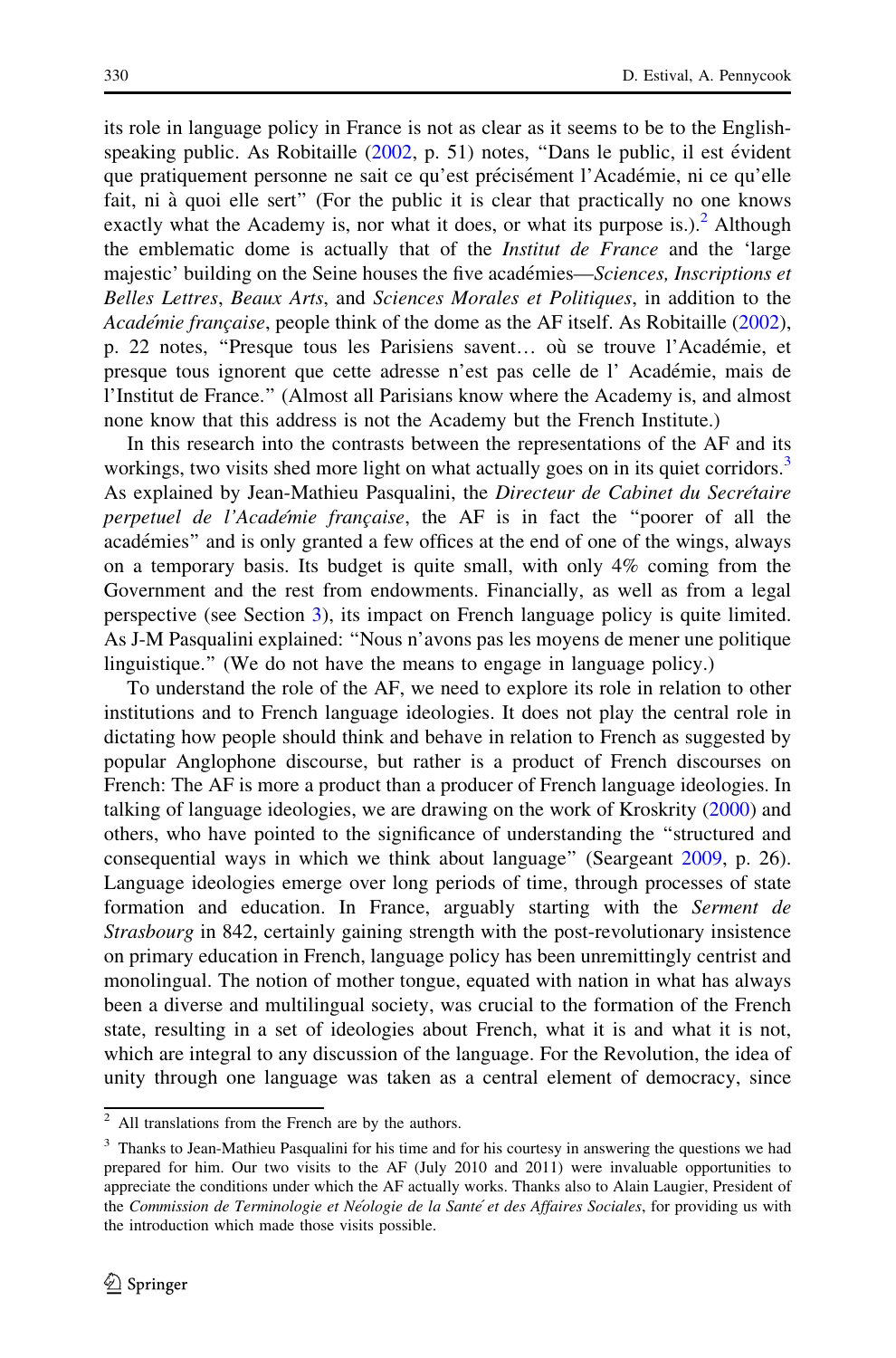speakers of other varieties and languages were not seen as capable of participation (Jaffe [1999](#page-15-0)).

For Henriette Walter ([1988,](#page-15-0) p. 18) a dominant French ideology suggests that ''dans les langues voisines, les usagers fabriquent des mots a` volonte´ sans que personne y trouve rien à redire. Le Français au contraire ne considère pas sa langue comme un instrument malle´able, mis a` sa disposition pour s'exprimer et pour communiquer.'' (In neighbouring languages, users freely create new words without any comment. The French, by contrast, do not consider their language to be a malleable instrument at their disposal for communication and self-expression). Although we need to be cautious about all such generalisations, British and French attitudes to policy, identity, language and nation indeed differ in many ways, including different understandings of the role of standard language and education. These are much more strongly pursued in France than in Britain, as exemplified by the different colonial orientations towards the promotion of French and English. Whereas French may serve as a strong symbol of the ''preservation of French identity'', British pride may more likely focus on the widespread use of English, ''its flexibility, its efficiency in communication and its ability to adapt to represent a wide range of peoples, communities and ideas" (Ager [1996,](#page-14-0) p. 194). The use of the standard language ''improves efficiency in Britain, but improves social cohesion in France" (Ager [1996](#page-14-0), p. 195). In this view, France is the land of the macro policy, in the ''grand gesture and symbolic declaration'', while the British prefer more local and covert activity (Ager [1996](#page-14-0), p. 202).

Nowhere are the differences and contradictions in thinking about language more evident than in the great French and English dictionary projects. The Oxford English Dictionary was based around a remarkably inclusive idea of English, where dialects, varieties, and all words, however obscure, were to be included. The OED was to be as big as possible, a project that, as Winchester  $(2003, p. 43)$  $(2003, p. 43)$  puts it, could sit alongside other great colonial projects of ''iron and steam and fired brick.'' The OED was a product of ''a particular history of national self-definition during a remarkable period in the expansion and collapse of the British empire and the development of a far more democratic state at home'' (Willinsky [1994](#page-15-0), p. 194). The upshot of this massive work was to produce a dictionary and a set of discourses about English that emphasized inclusivity, size and scale: English was bigger than any other language. Yet, while a cornerstone of empire and national identity, the OED was also central in the construction of the ''myth of standard English'' (Harris [1988,](#page-15-0) p. 1), a myth ''which had been invented to serve the purposes of a typically Victorian brand of national idealism'' (p. 26).

In France, dictionary projects took a different route to a nevertheless similar goal. ''French lexicographers,'' as Nadeau and Barlow put it, ''do their spring cleaning regularly so that the language doesn't hold on to words it doesn't need'' [\(2006](#page-15-0), p. 82). French dictionaries, such as *Larousse* or *Le Petit Robert*, and in particular the Dictionnaire de l'Académie française (DAF), are considered as reference works whose purpose is to "inform usage". They are the product of an exclusionary rather than inclusionary approach to language. As Maurice Druon stated in the 1986 preface to the DAF [\(2000](#page-15-0), p. xv): "Le Dictionnaire [...] n'est ni encyclopédique, ni historique, ni analogique, ni même étymologique. [...] Le *Dictionnaire* de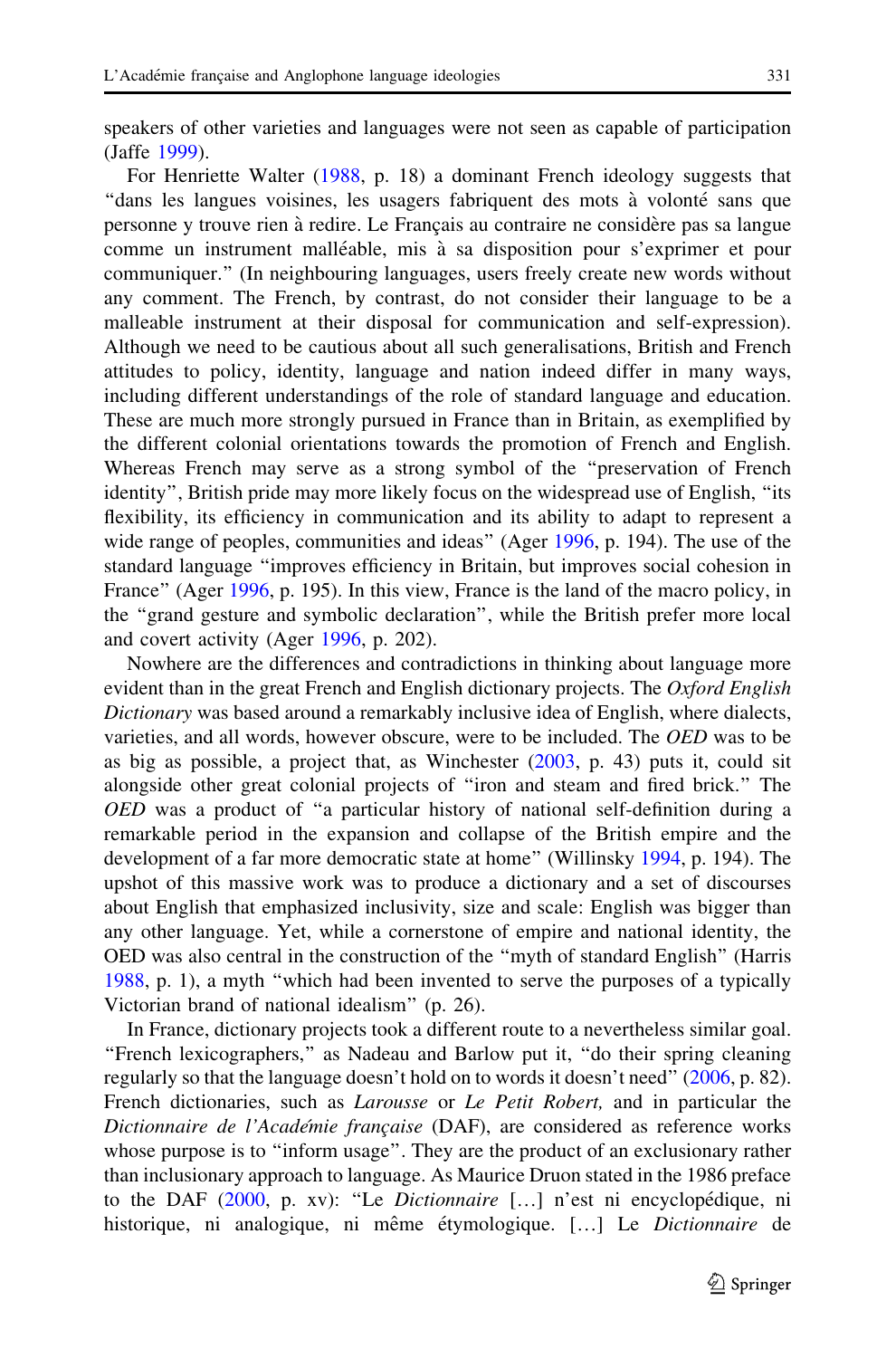<span id="page-7-0"></span>l'Académie est celui de l'usage, simplement et suprêmement, le dictionnaire du bon usage, qui par là sert, ou devrait servir, de référence à tous les autres." (The DAF is not encyclopaedic, historical, analogical, nor even etymological. The DAF is a dictionary of usage, purely and ultimately, the dictionary of good usage, which therefore is or should be used as a reference for all the others.) With such diametrically opposed purposes, it is no surprise that the number of words in the OED and the DAF are not comparable and, on that basis, that English can indeed boast of having several thousands more words than French. The DAF aims to inform speakers as to which French words can confidently be used in Modern French, while the OED aims to be a repository of every reliably recorded word in English. The sheer number of words in the OED is testimony to the interests of James Murray and the lexicographers who made it, but no guide to current usage, while the DAF is a safe guide for modern speakers, but not representative of the breadth or variety of French.

An exclusionary approach to the construction of the French dictionaries, however, does not imply an antipathy to borrowing from other languages. As Walter ([2009,](#page-15-0) p. 1) points out "il existe des milliers de mots venus d'ailleurs, que la langue francaise a accueillis sans modération au cours des siècles" (there are thousands of words from elsewhere, which the French language has welcomed without moderation over the centuries). The introduction to the DAF itself (DAF [2000](#page-15-0), p. xii) mentions ''les nombreux emprunts faits, à travers le temps, aux langues étrangères les plus diverses, emprunts qui ont enrichi la nôtre" (the numerous borrowings made over time from foreign languages, borrowings which have enriched ours). It is worth recalling here Bailey's ([1991,](#page-14-0) p. 91) remark that ''Far from its conventional image as a language congenial to borrowing from remote languages, English displays a tendency to accept loanwords mainly when they first have been adopted by other European languages''.

The British and the French are united in their belief in the superiority of their respective languages, beliefs forged as part of their self-image of nations with colonial empires. While the British took immense pride in the vast scope of their language, this inclusivity was intimately bound to the exclusivity of the mythical standard. Standard English, a carefully described and prescribed language which, as Harris ([2009,](#page-15-0) pp. 38–39) asserts, has never existed "except in the textbooks of its pedagogic proponents'' and whose development was greatly assisted by linguists "who should have known better", could never contain the variety suggested by the great dictionary project, but was instead a product of this nationalist enterprise, a class code concealed behind this display of diversity. The French, meanwhile, proceeding along similar lines, but from a different language ideology, chose to make their dictionaries repositories of what would be considered standard. Dialectal variants were never included in the grammars or dictionaries, except in the "remarques normatives" (warnings) against their usage (DAF [2000](#page-15-0), p. xiii).

### The role of the AF for the evolution of French

We have argued above that the ways in which the AF is constructed in Anglophone discourses and the ways in which it is viewed within France reflect very different language ideologies. We now turn to the role of the AF in the regulation and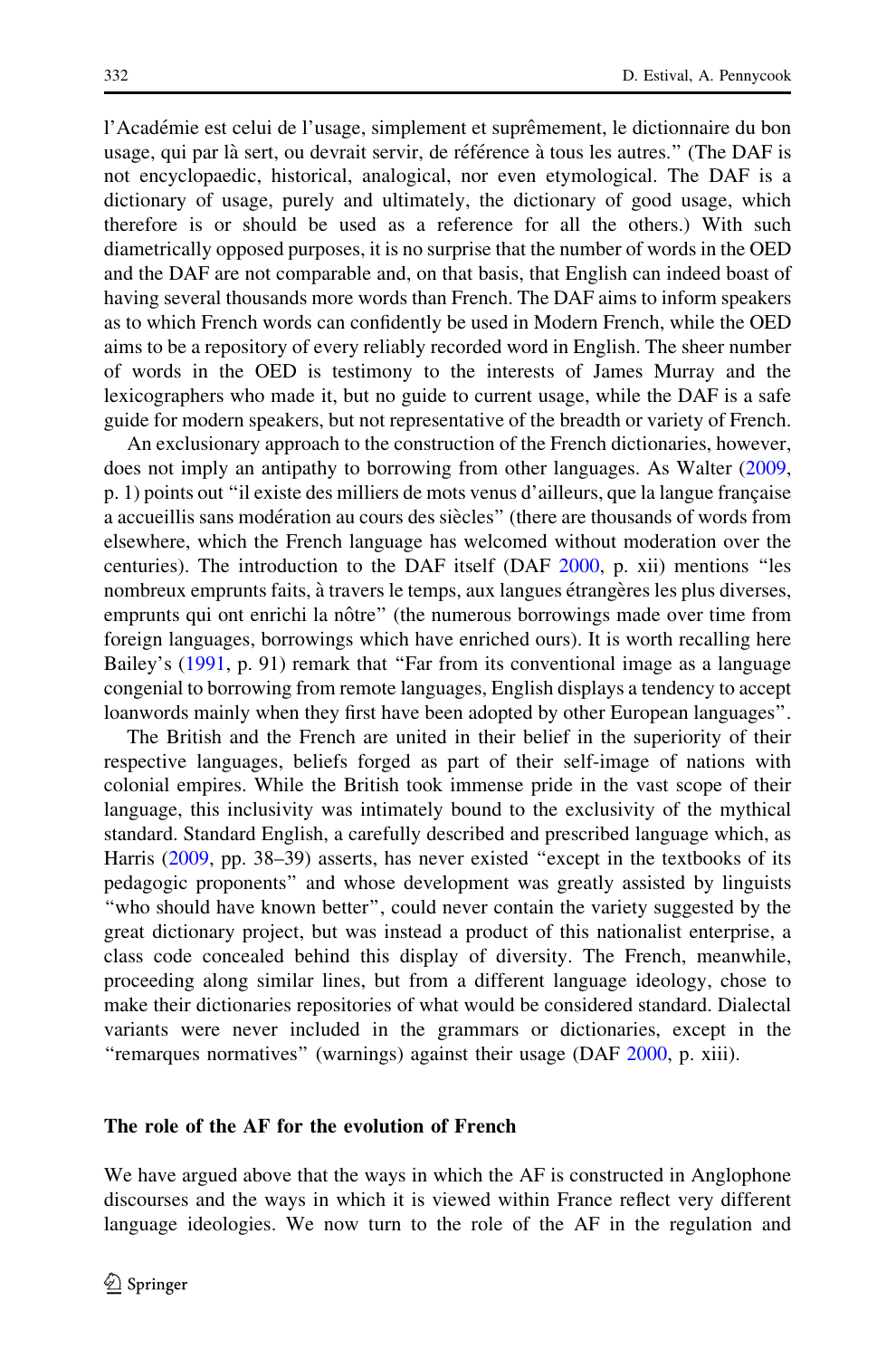evolution of the French language. As is well documented, the AF is not the only player in the defence of French: a number of organisations, private or nongovernmental as well as governmental, aim at defending and monitoring the French language (Adamson [2007](#page-14-0); Ager [1999](#page-14-0)), but it is the AF which is pre-eminent in discourses about French language ideologies and policies. In order to understand the roles and effects of language academies, we need to do more than focus on what they purport to do in their official documents, dictionaries, grammars or pronouncements on language: Their role is far more complex and needs to be understood in relation to the development and maintenance of language ideologies. However, those documents can help us shed light on the role of the AF in its relation to French and French institutions and, importantly, they help refute two significant myths: its supposed opposition to change and its alleged legal authority.

First, we must note the AF has been instrumental in both language change and language conservation. It has, for example, been a proponent of spelling reforms in the eighteenth and nineteenth centuries, again advocating reform in 1901–1905, only to have its proposals rejected by a new elite of teachers and public figures. This scenario was repeated in the late 1980s, when the AF sided with linguists from the Conseil supertieur de la langue française for a series of spelling reforms (including giving up most uses of the circumflex). Again it was public disagreement journalists, intellectuals, teachers and language pundits—that stopped these reforms from going ahead. As Nadeau and Barlow [\(2006](#page-15-0), p. 387) put it, ''the Academy had been at the forefront of reform, challenging the reactionary purists.''

To be sure, the AF may be more conservative than revolutionary, but its main role is in the creation of new terminology. Its mandate is to give input to the Commission générale de terminologie et de néologie (CGTN) as part of the terminology process to enrich the French language. As such, the AF is defined (DGLFLF [2009b,](#page-14-0) p. 5) as the "instance de référence... pour les questions d'usage" (the point of reference... for questions of usage) and in this role, it "participe très activement aux travaux de terminologie" where "sa présence permet un dialogue fructueux'' (participates very actively in the terminology works (where) its presence enables a fruitful dialogue). The role of the AF is thus not to forbid foreign words, as in the popular Anglophone view, but to create new French words. More generally, the French terminology commissions are not against new words so much as intent on long-term language planning to help their integration: ''La formation des mots nouveaux...témoigne de la vitalité d'une langue et d'une culture'' (The creation of new words… bears witness to the vitality of a language and a culture) (DGLFLF [2009c](#page-15-0)).

The preference for the creation of new French words over the adoption of foreign words is not in question. As Druon, in his 1986 Introduction (DAF [2000,](#page-15-0) p. xviii), explained: "Nous ne faisons place aux mots étrangers qu'autant qu'ils sont vraiment installés dans l'usage, et qu'il n'existe pas déjà un honnête mot français pour désigner la même chose ou exprimer la même idée. Nous sommes d'ailleurs plus accueillants qu'on ne le prétend, considérant que la langue est moins menacée par l'extension du vocabulaire que par la détérioration de la syntaxe." (We only make room for foreign words insofar as they are really settled in usage, and there is no honest French word to refer to the same object or express the same idea. We are in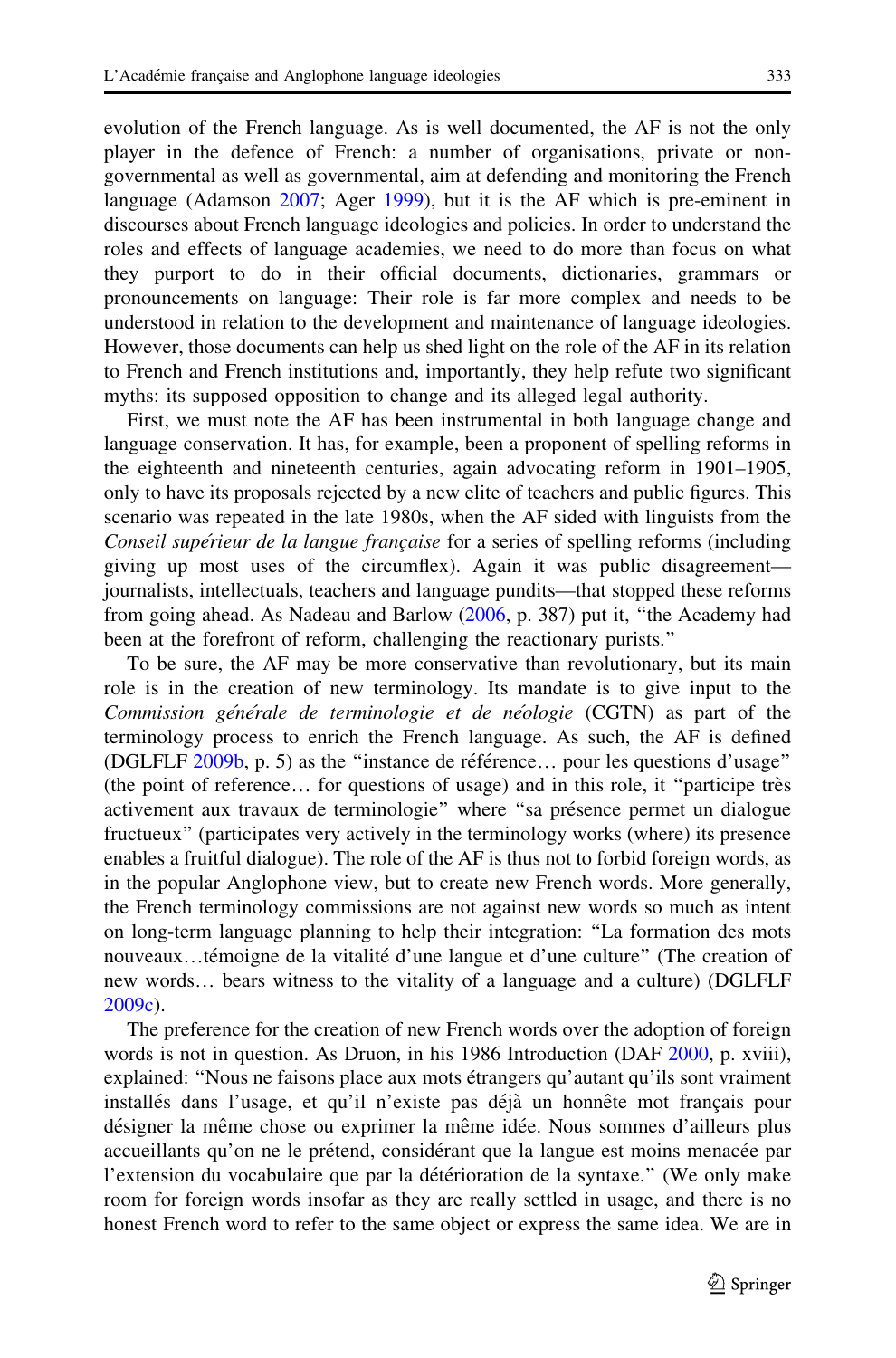fact more welcoming than is claimed, as we consider that language is less threatened by vocabulary extension than by syntactic deterioration).

The primary role of the AF is therefore not to restrict the use of borrowed terminology, but to create and sanction alternative terms: The AF holds a "rôle" éminent dans l'enrichissement de la langue" (pre-eminent role in the enrichment of the language) (DGLFLF [2008,](#page-14-0) p. 11). Even though it does indeed restrict the introduction of foreign words, including ''anglicismes'', by preferring the creation of alternative terms,  $4$  what is important is not the fact that it may (although not always) restrict the importation of foreign words, but the fact that it is recognised as having the authority to sanction new terms. We argue that this authority comes in some measure from the French bias towards regulation and centralisation and the preference for normalisation and standards. Indeed the Commission for Normalisation (AFNOR) is also involved in the terminological process, together with the AF and the other terminological commissions (see Figure [1](#page-10-0)).

Second, the AF is not a legislative body. As various writers (Walter [2009;](#page-15-0) Nadeau and Barlow [2006](#page-15-0); Robitaille [2002\)](#page-15-0) point out, the AF is a French cultural rather than legislative institution. Any legislative power lies with the *Delégation* générale à la langue francaise et aux langues de France (DGLFLF) and, while the AF is ''tightly associated'' with the terminological process and even referred to as the ''instance ultime d'approbation des termes'' (DGLFLF [2009b](#page-14-0), p. 7), the terminological process requires extensive consultation between the different commissions. Although new terms must ultimately be approved by the AF, the process often results in terms being accepted by the AF after a series of back-andforth negotiations (''processus de navette'', DGLFLF [2008](#page-14-0), p. 7).

The terminological process is tightly defined in several documents published by the DGLFLF, expanding the legislation of the *Décret* 96-602 du 3 juillet 1996 relatif à l'enrichissement de la langue française (Décret 1996). Eighteen commissions, one in each ministry, contribute to the CGTN, each with between 20 and 30 members including a member from the AF. The commissions submit lists of terms to the CGTN (Décret 1996, Art. 9), responsible for liaising with the AF as well as with the Académie des Sciences and with AFNOR (which is a member of the ISO) for normalisation. This process involves close collaboration with francophone partners such as Canada, Quebec and Belgium (DGLFLF [2009a,](#page-14-0) [b](#page-14-0), [c](#page-15-0)), the Quebec language website (*Termium*) being an important resource.<sup>5</sup> At the end of the terminological process, the terms recommended by the CGTN are published in the Journal officiel de la République Française (JO) and made available through the Internet site ([www.franceterme.culture.fr](http://www.franceterme.culture.fr)). When new terms are approved and

 $4$  Indeed (DGLFLF [2008,](#page-14-0) p.11) the AF "considère comme inopportune et en totale contradiction avec le rôle du dispositif la publication d'anglicismes entrant progressivement dans l'usage, au motif qu'ils sont employés en français" (considers as inappropriate and in total contradiction with the role of the process the publication of anglicisms which have come into use progressively, on the grounds that they are used in French.).

<sup>&</sup>lt;sup>5</sup> It is worth observing in this context that while the AF website receives two million requests for translation or verification per year, the Grand dictionnaire terminologique of the Quebec language commission receives fifty million requests yearly, half of which come from Europe (Nadeau and Barlow [2006,](#page-15-0) p. 402).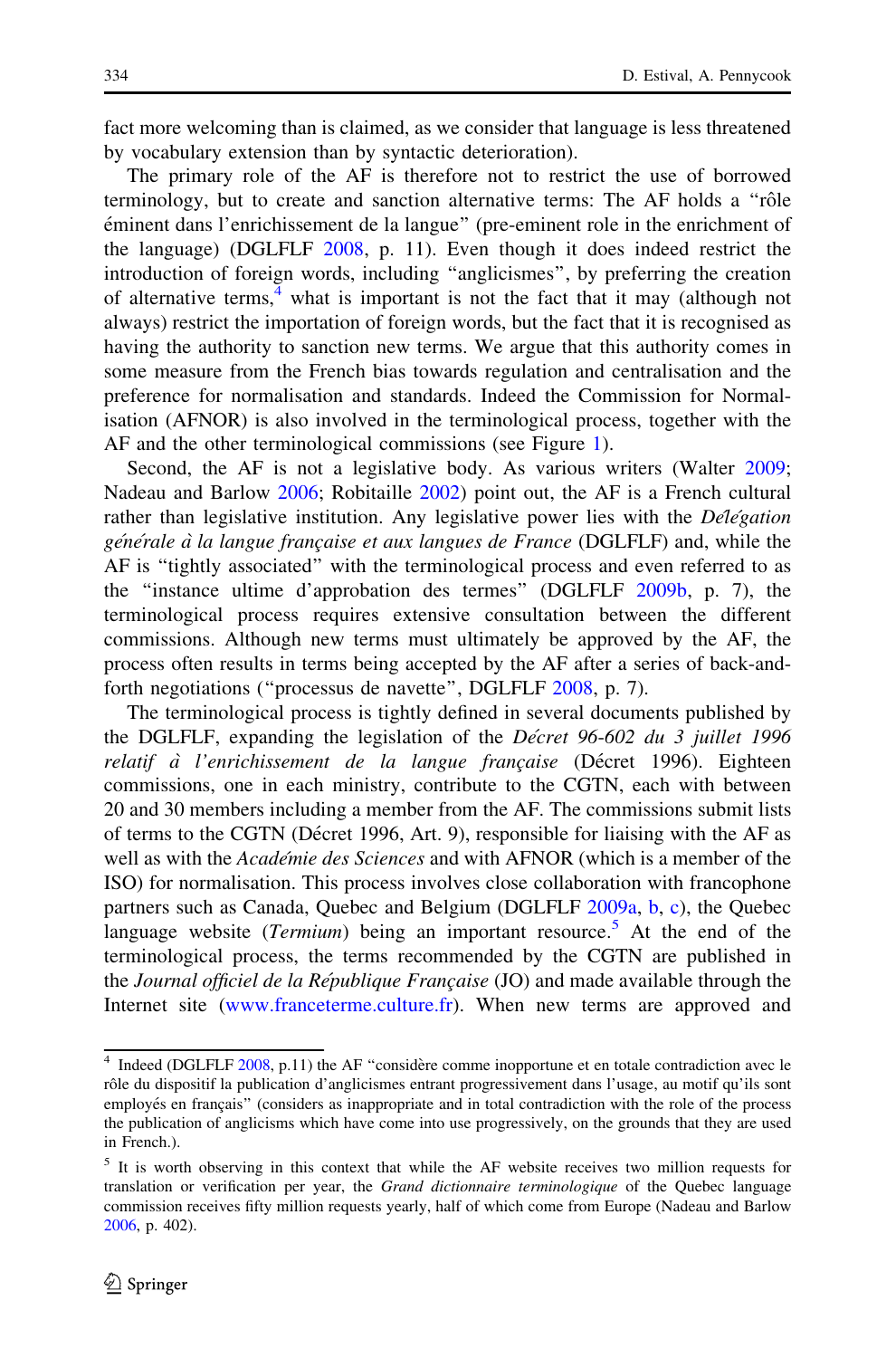<span id="page-10-0"></span>

Fig. 1 DGLFLF ([2009b,](#page-14-0) p. 6)

published in the JO, no further revision to the list can be published without the AF's approval (Décret 1996, Art. 13). An important point is that the JO is only a means of publishing information, not itself legislation.

As far as actual legislation is concerned, the French Constitution (4 october 1958, Art. 2) declares that "La langue de la République est le français." (The language of the republic is French) and the *Ministère de la Culture et de la Communication* is also the "ministère de la langue". The famous Loi Toubon (4 août 1994) legislates that all French workers and citizens have the right to have access to all documentation in French ("Droit au français"), thereby forcing the translation of all documents into French. The *Décret* 1996 specifies the application of the Loi Toubon, while the *Décret 1998* lists some exceptions (e.g. airlines and foreign companies). In the *Circulaire du 14 février 2003*, Raffarin, then Prime Minister, decreed that there must be agents in each ministry to ensure the application of the Loi Toubon.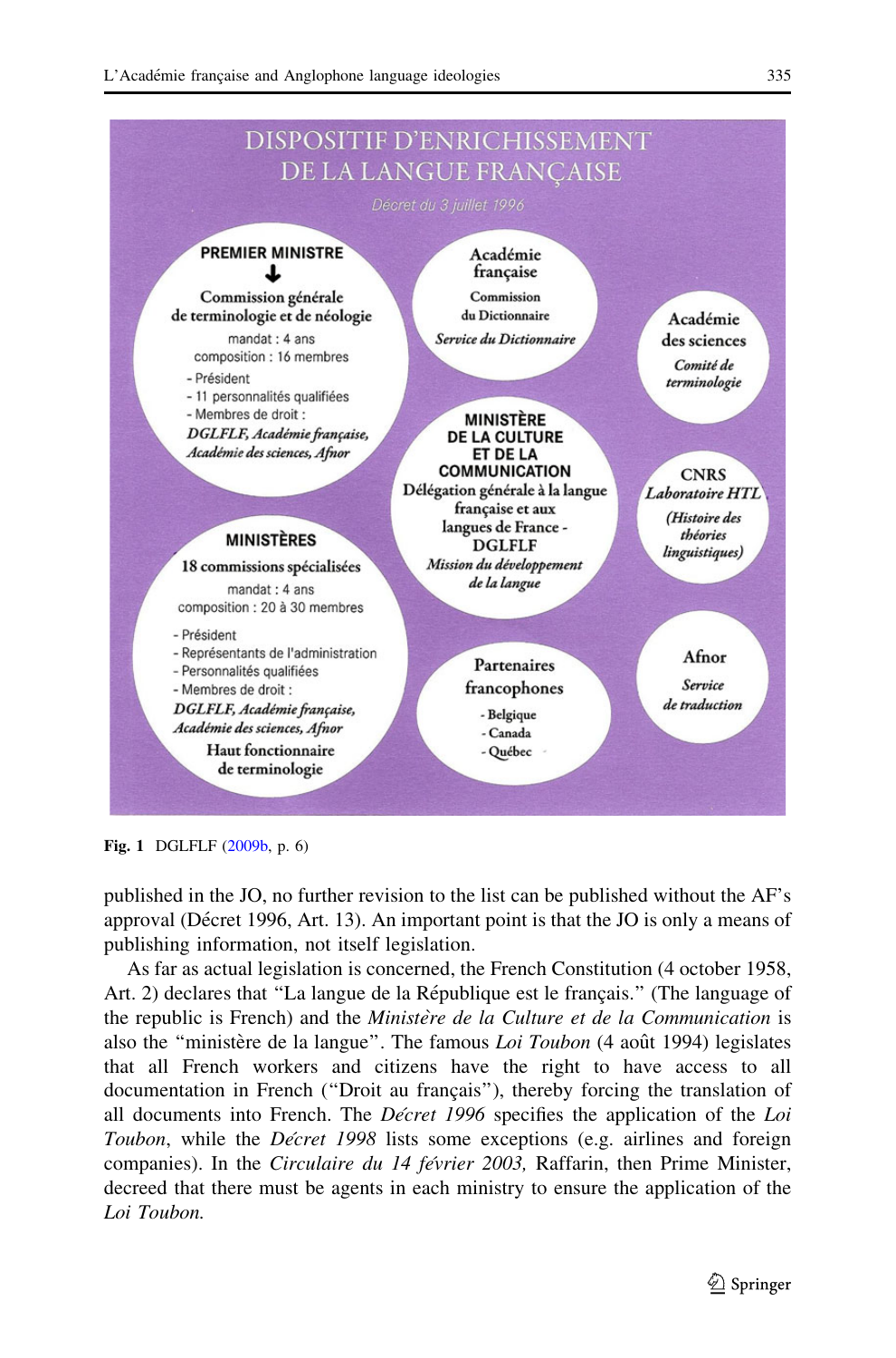French language ideology and policy are both normative and centralised (Ager [1999;](#page-14-0) Le Nevez [2008\)](#page-15-0) and need to be seen in the context of wider processes of centralization in France, from the metric system to school curricula. As seen above, there are indeed legislative bodies which regulate the use of French and the creation of French terminology, but the role of the State is not to decide on terms nor to impose terms to others, $6$  only to facilitate and coordinate the creation of terms and to promote and publicise terminology (DGLFLF [2009b](#page-14-0), p. 4). These new terms become obligatory for government and official use but the publication of terms in the JO has very little effect on general public behaviour. The ''first (and only) time the work of the Academy took on a genuinely official character'' (Nadeau and Barlow [2006](#page-15-0), p. 178) was after the publication of the 6th edition of its *Dictionnaire* in 1835, when the government turned to the AF to provide norms of usage for government exams. It is worth mentioning in this respect that, as noted by Ager [\(1999](#page-14-0), p. 149) some of the work of the AF has been criticised by French linguists: "the *Grammaire de l'Académie* of 1932 was howled down as being scientifically poor''.

This brings us to our final point about the AF: despite its conservative agenda and longstanding position within France, its role has often changed, from reformist to conservationist, from guardian of norms to provider of alternatives. The original 'mission statement', given by the King himself (Lettres patentes, Louis XIV, 1637/ Académie Française [1995](#page-14-0), p. 8), was "pour rendre le langage françois non seulement élégant, mais capable de traiter tous les arts et toutes les sciences" (to make French not merely elegant but also capable of dealing with all arts and sciences). Its statutes (Statuts et règlements: XXIV, 1635/Académie Française [1995,](#page-14-0) p. 19) declared that ''La principale fonction de l'Acade´mie sera de travailler avec tout le soin et la diligence possible à donner des règles à notre langue et à la rendre pure, éloquente et capable de traiter les arts et les sciences" (the main role of the Academy will be to work with all possible care and diligence to give our language rules and to make it pure, eloquent and capable of dealing with all arts and science). In the early nineteenth century (*Statuts*, 1816/Académie Française [1995,](#page-14-0) p. 41), this had become "ayant pour objet de travailler à épurer et à fixer la langue" (with the object of working to purify and fix the language). Hélène Carrère d'Encausse, current Secrétaire perpétuel, nevertheless, points out in the introduction to the latest edition of the DAF  $(2000, p. x)$  $(2000, p. x)$  that the AF is "soucieuse de se garder également e´loigne´e de l'e´cueil du purisme et de celui du laxisme'' (careful to steer as clear of the shoals of purism as of that of laxity), echoing Maurice Druon, who in 1986 (DAF  $2000$ , p. xiii) said it was pursuing its path "entre les deux haies épineuses du purisme et du laxisme'' (between the two thorny hedges of purism and laxity).

The common French attitude to language is that of accepting and indeed expecting standards to be set. As Walter ([1988,](#page-15-0) p. 18) notes: ''Nous avons en effet ete trop bien dresses à n'admettre un mot que s'il figure dejà dans le dictionnaire. Si

 $6$  "L'état n'a ni vocation à décider du choix des termes, toujours plus nombreux et spécialisés, nécessaires aux différents métiers, ni pouvoir de les imposer à d'autres qu'à lui-même" (The state does not have a mandate to decide on the choice of terms, always increasing in number and becoming more specialised, which are necessary for the different professions, nor does it have the power to impose them onto others besides itself.) (DGLFLF [2009b](#page-14-0), p. 4).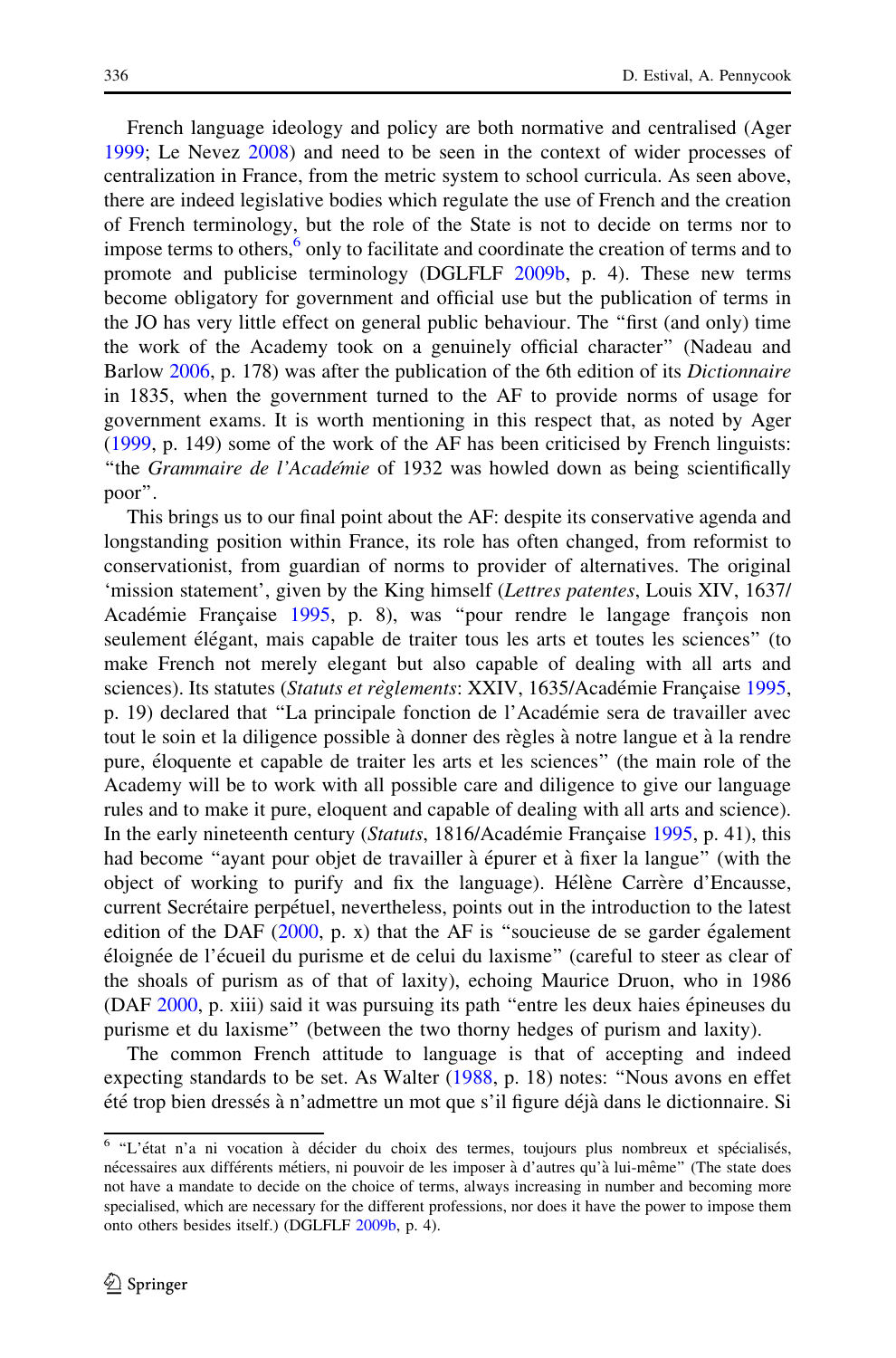nous ne l'y trouvons pas, nous déclarons avec la plus grande conviction, mais contre toute évidence, puisque nous venons de l'employer en étant compris, que ce mot n'est pas français." (We have in fact been too well conditioned so that we only allow a word if it's already in the dictionary. If we don't find it, we declare with the greatest conviction but against all evidence, since we've just used it and been understood, that the word isn't French). The examples she gives of such rejection are taciturnite' and cohabitateur, both perfectly understandable French creations which just happen not to be in the dictionary. We can also note that the popular rejection of 'jargon' (the use of technical terms) goes back at least to Molière who makes fun of the Latin which pedantic doctors use as a smokescreen ( $Le$  mé $decin$  $malgre' lui$ ). What is now presented as a recent reaction against English loanwords, especially common in the worlds of IT and business in the twenty-first century, may be seen as the continuation of this tradition, rejecting the use of words that are viewed as having more to do with status than with communicative needs.

As noted above, French has taken in large amounts of borrowed vocabulary throughout its history. More recently, new vocabulary is being imported from the Francophone world, especially from North Africa and the Caribbean, but also Asia and the Pacific area. Like any language that plays a major role in global hip hop culture (Durand [2002\)](#page-15-0), French is of course a highly vibrant borrowing and creative language. Such borrowing and creativity may not always be approved in conservative circles, but the AF can only play a very limited role in that regard. Finally, we note that the DAF is certainly not a household item in France. The dictionaries people use are the commercial dictionaries such as the Larousse or Robert. As their introductions make clear however, these dictionaries, just like the DAF, aim not to catalogue all the words that have occurred or can occur in French, but to be a ''guide to usage''.

## Conclusion: producing and perpetuating language myths

The AF has become a symbol of language protectionism in popular linguistic discourse about English. Our intention is not to defend the AF, nor to argue that its ideology is not conservative, but rather to show how this relatively minor player in language policy has become a major discursive tool to construct English as democratic. The AF must be understood in relation to French language ideology, centralised processes of French policy making, and French attitudes to such policies. French dictionaries, whether commercial such as the Larousse or Robert, or government-sponsored such as the DAF, have always limited the scope of what to include. The OED project, by contrast, operated with a very different approach to inclusivity. Yet French and British language ideologies have more in common than is often admitted, particularly in the belief in the glory of their respective tongues and in the value of their standard languages. The scale of the different dictionary projects does not translate into French people using fewer words than English people. Nor does it mean that the British do not share an equally strong sense of what is "correct English" for educated English speakers, as reflected in the general public's reactions to ''lapses'' in English use (in letters to editors, for instance) and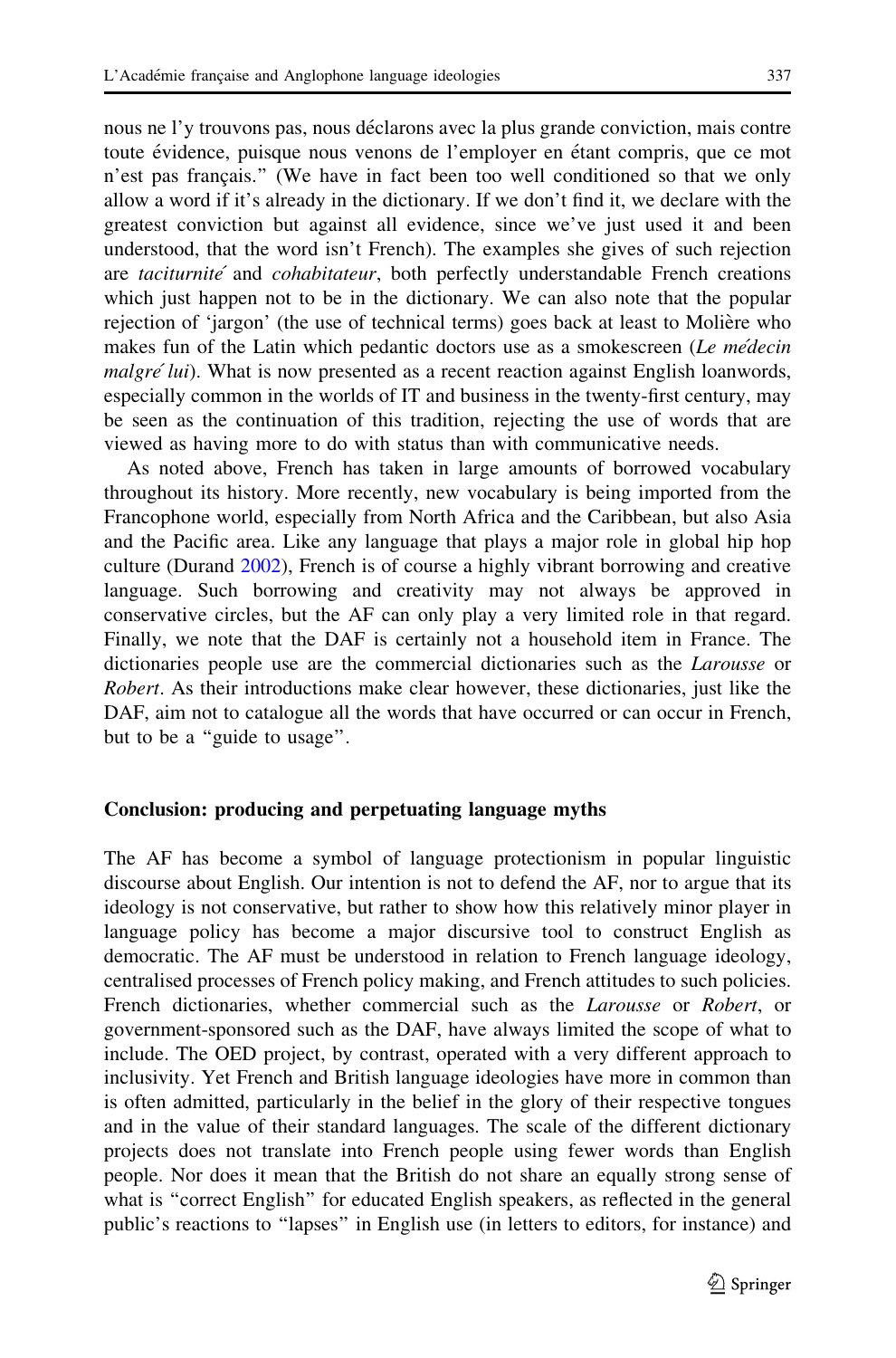the interest in popularising books and articles about the English language (Cameron [1995\)](#page-14-0). Nor does it mean that standard language ideologies play a lesser role in Britain than in France, only that they are more overt in the one than the other. The role of linguists in constructing standard English is concealed (Harris [2009](#page-15-0)), yet popular linguistic discourses on English may have far more influence on the standardization of English than their favourite target, the AF, has on French.

While other corpus planning endeavours to develop languages for science and technology—for instance the creation of local terminologies in languages such as Filipino (Gonzalez [1998;](#page-15-0) Ferguson [2006\)](#page-15-0)—are regarded positively, French attempts to do likewise are viewed as regressive and reactionary and considered to demonstrate a lack of flexibility and willingness to adapt. Anglophone popular linguistic discourses constantly reiterate the accusation that the French 'police' their language (a conflation, at the very least, of questions of policy and planning), while English is presented as open, free, flexible and unconstrained. Repeated tropes about the AF and the historical ceremonies re-enacted beneath the ornate cupola of its old building, imply that such archaic posturing reflects out-of-touch dealings with language in the modern world. Robitaille ([2002,](#page-15-0) p. 4314) asks how to account for the notoriety of the AF in France: ''Nous savons bien que tout cela est ridicule, mais nous comprenons également que cela marche encore—parce que cela fait partie des gènes françaises."(We know that it's all ridiculous, but we also understand equally that it still works—because it's part of French genes). For him, this is akin to British attitudes to the monarchy—a slightly amused, ironic but nevertheless gentle fondness for these rather absurd relics of earlier times.

Just as we may wish to account for the apparent fascination for the British royal family around the world, we also need to consider how the AF has become such a fascination for the Anglophone world. Constructing this mythical foe out of the AF, with its costumes, customs and regulations, discourses about the AF emphasise its supposed opposition to change, its defensive position against English and its pronouncements on new words. English, by contrast, becomes a modern language that is open to change, unregulated and democratic. These discourses are not so much about French and the AF as they are about producing images of English as a language suited to its role as the chosen language of the new world order. Under the guise of a seemingly light-hearted dig at the traditions of the AF, there is much more at stake here: the reference to the AF indexes all that English is claimed not to be.<sup>7</sup>

With many writers on the global spread of English such as Crystal ([2003\)](#page-14-0) or McCrum [\(2010a\)](#page-15-0) hovering between careful description and less measured triumphalism, and with English having emerged as a major player in divisions between the advantaged and the disadvantaged, it is incumbent on linguists to deal very carefully with the political context of English. The dominance of English worldwide renders comparison with other languages invidious, and perpetuating

 $7$  The French, moreover, seem to be deemed fair game for stereotyping, at least in the Anglophone world: While the French are said to be strong on food, wine, arts and amour, they are also presented as arrogant, over-regulated, cowardly and inefficient. We shall not dwell further here on this deplorably crass stereotyping, nor the many sins of fixity that are committed as part of Anglophone tongue-in-cheek commentary on their Gallic rivals, but we do insist that the relation between these discourses and those on language and the AF need to be appreciated.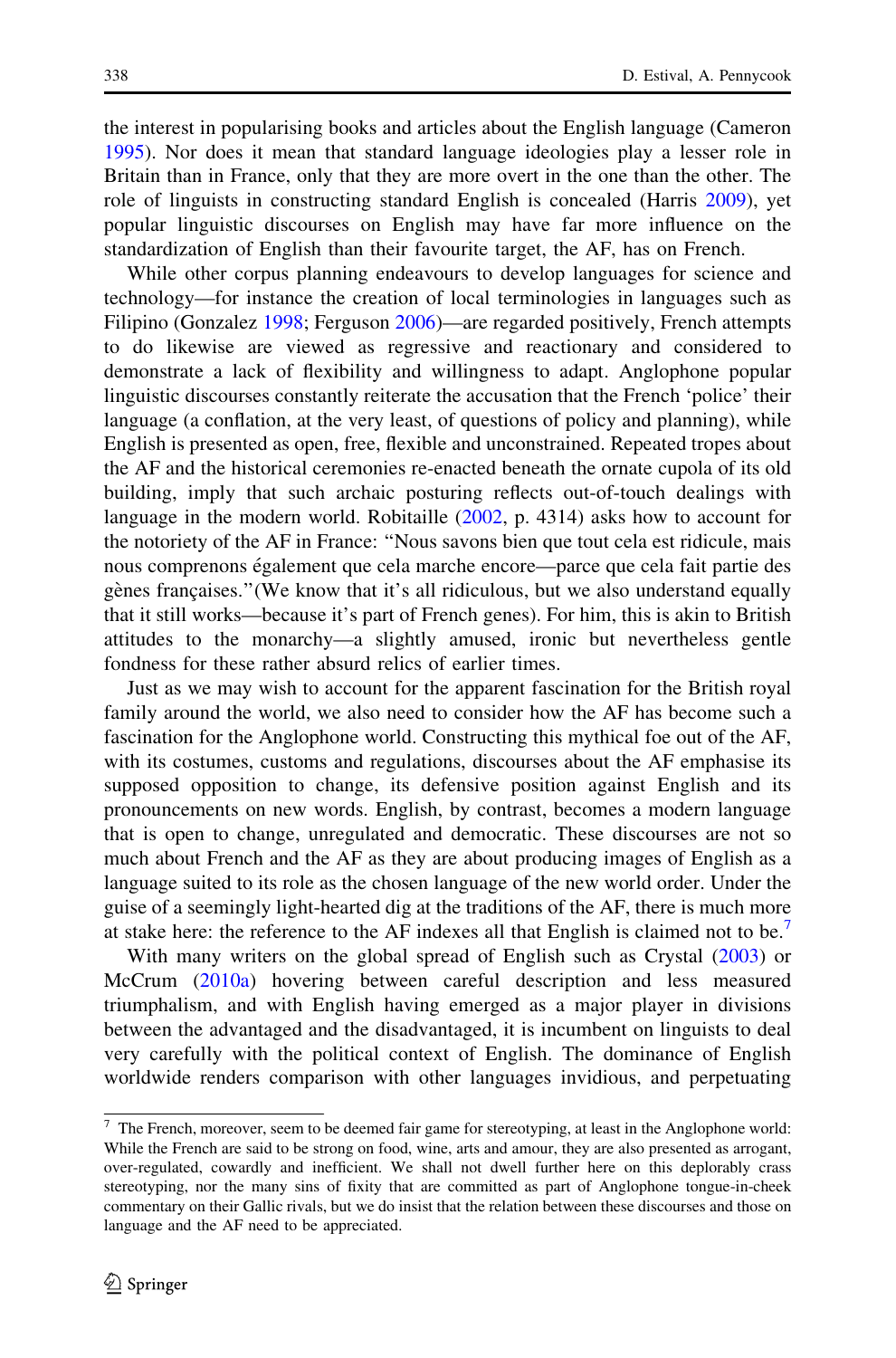<span id="page-14-0"></span>misunderstandings of the role of the AF promotes a particular set of beliefs about English, about the contemporary global order, and about language in general. Popular discourses about language have an important influence on public opinion, and we need to recognize the insidious role that such discourses about English play in the production and perpetuation of language myths such as language size. Superficial slogans in popular linguistic discourse not only conceal class and establishment interests in the promotion and defence of English, but potentially have a negative impact on language policy in other parts of the world.

Our concern is therefore larger than making a point about English and the AF. More broadly, although language policy may be informed by academic inquiry, it is not immune from popularist accounts of language. From language and gender (Cameron 1995) to a more recent interest in language endangerment (Moore et al. [2010\)](#page-15-0), popular linguistic discourse typically and necessarily presents complex linguistic questions in simplified terms. Women are assumed to use language in one way and men another; languages are perceived as ''neatly-bounded, abstract, autonomous grammatical systems (each of which corresponds to a neatly-bounded 'worldview')'' (Moore et al. [2010,](#page-15-0) p. 2). When linguists write for broader audiences, there is an inevitable move into popular linguistic discourse. The complicity of popular language writers in the discourses about English helps construct a view that English is not only a great borrowing language but that it is the borrowing language par excellence, or indeed the only language that borrows. The implications for other languages (Indigenous languages, for example) as less suitable as vehicles for modern life can have very serious consequences for language policy around the world.

#### References

- Académie Française. (1995). Statuts et règlements. St-Amand: CLERC S.A.
- Adamson, R. (2007). The defence of French: A language in crisis? Clevedon: Multilingual Matters.
- Ager, D. (1996). Language policy in Britain and France: The processes of policy. London: Cassell.
- Ager, D. (1999). Identity, insecurity and image: France and language. Clevedon: Multilingual Matters.
- Bailey, R. (1991). Images of English: A cultural history of the language. Ann Arbor: The University of Michigan Press.
- Bauer, L., & Trudgill, P. (Eds.). (1998). Language myths. London: Penguin.
- Bryson, B. (1990). Mother tongue: The English language. London: Hamish Hamilton.
- Burns, A. (2003). Opportunities or threats? The case of English as a global language. Publishing Research Quarterly, 18(4), 18–25.

Cameron, D. (1995). Verbal hygiene. London: Routledge.

- Campbell, M. (2011, January, 30). France chokes on Sarkozy's English. The Sunday Times.
- Claiborne, R. (1983). The life and times of the English language: The history of our marvellous tongue. London: Bloomsbury.
- Crystal, D. (2003). English as a global language. Cambridge: CUP.
- Crystal, D. (2005). Towards a philosophy of language diversity. Dialogue of cultures, Reykjavik, 14/15 April, 2005.
- DGLFLF. (2008). Rapport annuel de la Commissions générale de terminologie et de néologie. Paris: DGLFLF.
- DGLFLF. (2009a). Rapport au Parlement sur l'emploi de la langue française. Paris: DGLFLF.
- DGLFLF. (2009b). L'enrichissement de la langue française. Paris: DGLFLF.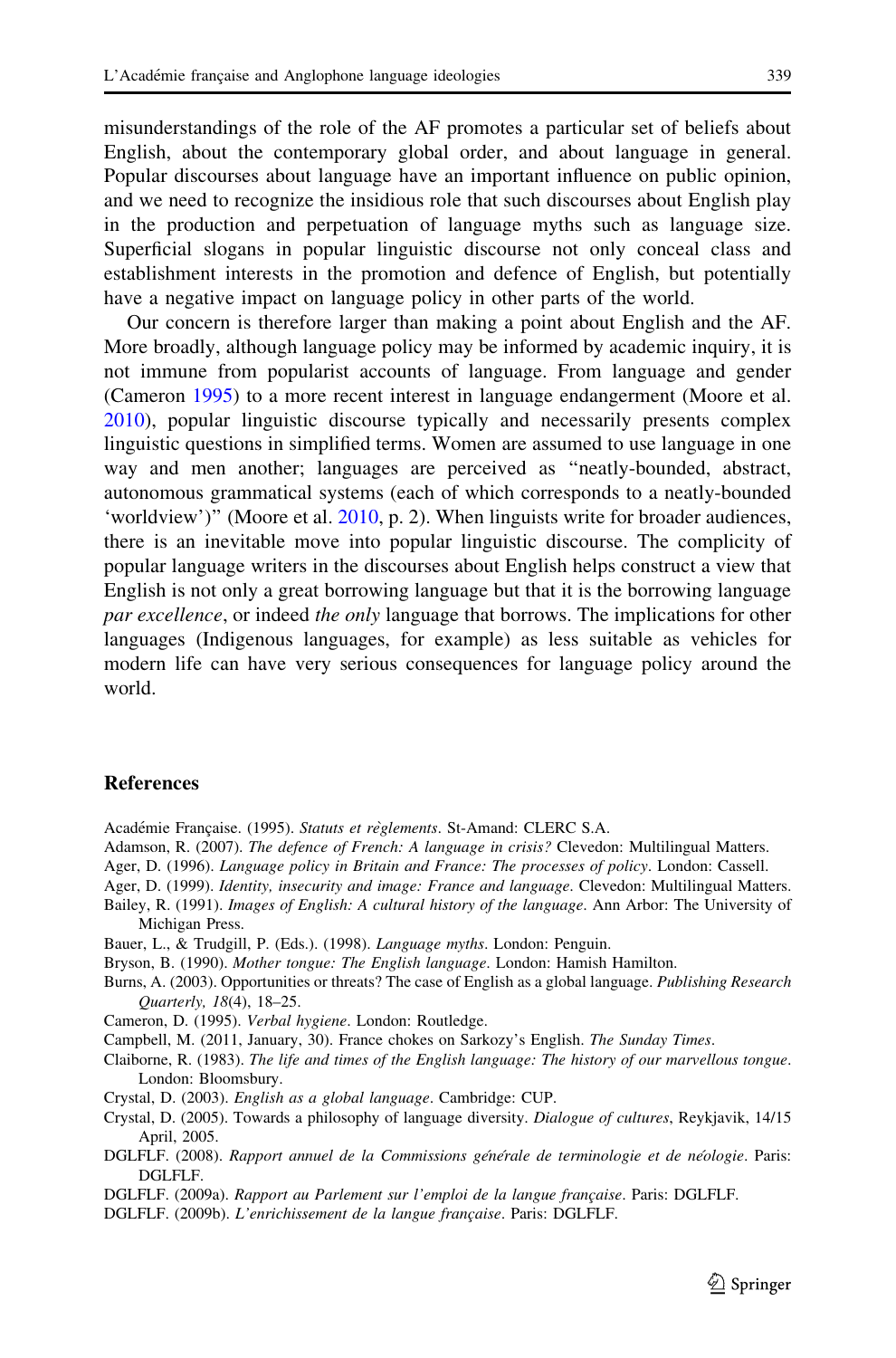<span id="page-15-0"></span>DGLFLF. (2009c). Néologie et terminologie. Paris: DGLFLF.

- Dictionnaire de l'Académie française. (2000). Neuvième édition. Paris: Imprimerie Nationale.
- Durand, A. P. (Ed.). (2002). Black, Blanc, Beur: Rap music and hip-hop culture in the Francophone world. Lanham, Maryland: The Scarecrow Press.
- English to get one in a million. (2006, February 6). The Australian. p. 3 (Reprinted from the Sunday Times). Everybody's English. (2006). Editorial. The Australian February, 6, 2006.

Ferguson, G. (2006). Language planning and education. Edinburgh: Edinburgh University Press.

- Gonzalez, A. (1998). The language planning situation in the Philippines. *Journal of Multilingual and* Multicultural Development, 19(5–6), 487–525.
- Hajek, J. (1998, March 1). Having a way with our world of words. Review of The Australian Concise Oxford Dictionary, Third Edition and The Macquarie Dictionary, Third Edition, The Sunday Age, p. 12.
- Harris, R. (1988). Murray, Moore and the myth. In R. Harris (Ed.), Linguistic thought in England 1914–1945 (pp. 1–26). London: Duckworth.
- Harris, R. (2009). Implicit and explicit language teaching. In M. Toolan (Ed.), *Language teaching*: Integrational linguistic approaches (pp. 24–46). London: Routledge.
- Jaffe, A. (1999). Ideologies in action: Language politics in Corsica. Berlin: Mouton de Gruyter.

Jenkins, S. (1995, February 25). The Triumph of English. The Times.

- Jespersen, O. (1982/1938) Growth and structure of the English language. Oxford: Basil Blackwell.
- Kroskrity, P. V. (2000). Regimenting languages: Language ideological perspectives. In P. V. Kroskrity (Ed.), Regimes of language: Ideologies, Politics and identities (pp. 1–34). Santa Fe, NM: School of American Research Press.
- Le Nevez, A. (2008). Rethinking diversity and difference in French language practices. Language Policy. 7(4), 309–322.
- Lichfield, J. (2002) Our Man in Paris: The mystery of the Académie francaise. The Independent. September 30, 2002 from [http://www.independent.co.uk/opinion/commentators/our-man-in-paris](http://www.independent.co.uk/opinion/commentators/our-man-in-paris-the-mystery-of-the-acadeacutemie-franccedilaise-644085.html)[the-mystery-of-the-acadeacutemie-franccedilaise-644085.html.](http://www.independent.co.uk/opinion/commentators/our-man-in-paris-the-mystery-of-the-acadeacutemie-franccedilaise-644085.html)
- McCrum, R. (2010a). Globish: How the English Language became the World's Language. New York: W. W. Norton.
- McCrum, R. (2010b). Globish—The world's language. *Interview on ABC's PM program.* [http://www.](http://www.abc.net.au/pm/content/2010/s2917647.htm) [abc.net.au/pm/content/2010/s2917647.htm](http://www.abc.net.au/pm/content/2010/s2917647.htm).
- Moore, R., Pietikäinen, S., & Blommaert, J. (2010). Counting the losses: numbers as the language of language endangerment. Sociolinguistic Studies, 4(1), 1–26.
- Nadeau, J.-B., & Barlow, J. (2006). Plus ça change. London: Robson Books.
- Niedzielski, N., & Preston, D. (2000). Folk Linguistics. Berlin: Walter de Gruyter.
- Pinker, S. (1995, November 13). Chasing the jargon. Time 45, TD (Time Digital), pp. 28–29.
- Power, C. (2007). Not the Queen's English: Non-native English-speakers now outnumber native ones 3 to 1. And it's changing the way we communicate. Newsweek International. [http://www.msnbc.msn.](http://www.msnbc.msn.com/id/7038031/site/newsweek/print/1/display) [com/id/7038031/site/newsweek/print/1/display.](http://www.msnbc.msn.com/id/7038031/site/newsweek/print/1/display)
- Pullum, G. K. (1991). The great Eskimo vocabulary Hoax and other irreverent essays on the study of language. University of Chicago Press.
- Reksulak, M., Shughart, W., Tollison, R. (2004). Economics and English: Language growth in economic perspective. Southern Economics Journal 71(2), 232–259.
- Renzetti, E. (2010). English, in danger? That's mad as a box of frogs. The Globe and Mail. July 11, 2010 from [http://www.theglobeandmail.com/news/arts/elizabeth-renzetti/.](http://www.theglobeandmail.com/news/arts/elizabeth-renzetti/)
- Robitaille, L.-B. (2002). Le Salon des immortels : Une académie très française. Paris: Editions Denoël.
- Seargeant, P. (2009). The Idea of English in Japan: Ideology and the Evolution of a Global Language. Bristol: Multilingual Matters.

Spolsky, B. (2004). Language policy. Cambridge: Cambridge University Press.

Wajnryb, R. (2007, November 24). An ad hoc approach to world domination. The Sydney Morning Herald.

- Walter, H. (1988). Le français dans tous les sens. Paris: Robert Laffon.
- Walter, H. (2009). Langue française terre d'accueil. Paris: DGLFLF.
- Willinsky, J. (1994). *Empire of Words: The Reign of the O. E. D.*. Princeton, NJ: Princeton University Press.
- Winchester, S. (2003). The meaning of everything: The story of the Oxford English Dictionary. Oxford: Oxford University Press.